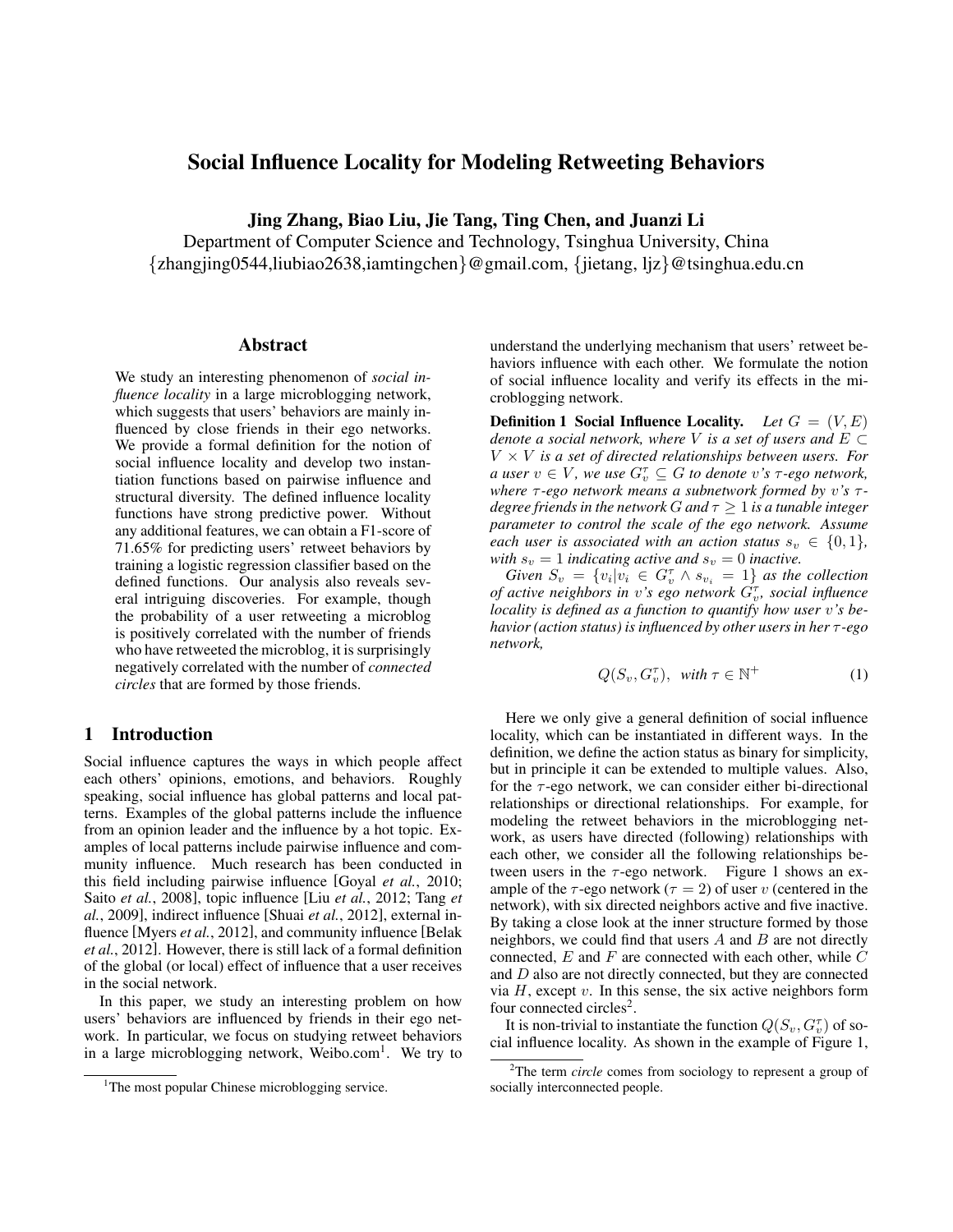Part of v's 2-ego network



Figure 1: Illustration of social influence locality for user  $v$  in her 2-ego network ( $\tau = 2$ ). Given a microblog m, red nodes represent "active" users who have retweeted  $m$ , while the white nodes denote those users in v's 2-ego network who did not retweet.

the influence not only depends on the number of users who have already become active, but may be also correlated with the inner structure formed by the "active" users.

Results. In order to instantiate the influence locality function  $Q(S_v, G_v)$ . We first perform an investigation to test whether influence locality exists in the micrologging network and whether it significantly influences users' retweet behaviors. Then we focus on studying the effects from the pairwise influence and structure influence. Based on the study, we give instantiation functions of social influence locality for modeling the retweet behaviors. We have several interesting discoveries from the study:

- There is strong evidence for the existence of social influence locality. The fraction of active users (retweeted a microblog) with 2 active neighbors (followees who have retweeted the same microblog) is about 2 times greater than the fraction of active users with only one active neighbors (Cf. Figure 2).
- Though the probability of a user retweeting a microblog is positively correlated with the number of active neighbors, it is surprisingly negatively correlated with the number of *connected circles* that are formed by those neighbors. Especially when the number of active neighbors is larger than 10, the probability will decrease about 10% from 1 circle to 2 circles (Cf. Figure 4).
- Pairwise influence differs from users. The retweet probability generally increases about 10% per 0.05 increase of the average pairwise influence from the active neighbors (Cf. Figure 3).

The defined influence locality function has strong predictive power. We employ it for modeling and predicting users' retweet behaviors. With merely a few features defined based on the influence locality functions, we could learn a simple classifier which results in good prediction performance, which is even better than existing methods which employ various features by +0.6% in terms of F1-measure.

Organization. Section 2 describes the investigated data. Section 3 performs an investigation to test the existence of influence locality on retweet behaviors. Section 4 explains

| Table 1: Data statistics. |           |                              |                          |            |  |  |  |  |
|---------------------------|-----------|------------------------------|--------------------------|------------|--|--|--|--|
| <b>Dataset</b>            | #Users    | #Following-<br>relationships | #Original-<br>microblogs | #Retweets  |  |  |  |  |
| Weibo                     | 1.776.950 | 308,489,739                  | 300,000                  | 23.755.810 |  |  |  |  |

the instantiation functions for influence locality. Section 5 proposes the method of influence locality based classification model to predict retweet behaviors. Section 6 presents experimental results of retweet behavior prediction. Finally, Section 7 reviews the related work and Section 8 concludes.

## 2 Data Description

The microblogging network we used in this study was crawled from Sina Weibo.com, which, similar to Twitter, allows users to follow with each other. Particularly, when user A follows B, B's activities such as (tweet and retweet) will be visible to A. A can then choose to retweet a microblog that was tweeted (or retweeted) by  $B$ . User  $A$  is called the follower of B and B is called the followee of  $A$ .

The data set was crawled in the following ways. To begin with, 100 random users were selected as seed users, and then their followees and followees' followees were collected. The crawling process produced in total 1.7 million users and 4 billion following relationships among them, with average 200 followees per user. For each user, the crawler collected her 1,000 most recent microblogs (including tweets and retweets). The process resulted in totally 1 billion microblogs. We also crawled all the users' profiles which contain name, gender, verification status, #bi-following, #followers, #followees, and #microblogs.

We focus on the retweet behaviors in the microblogging network. Thus we select 300,000 popular microblog diffusion episodes from the data set. Each diffusion episode contains the original microblog and all its retweets. On average each microblog has been retweeted for about 80 times. The sampled data set ensures that for each diffusion episode, the active (retweet) statuses of followees in one's  $\tau$ -ego network is completed. Table 1 lists statistics of the crawled network.

## 3 Sampling Test for Influence Locality

We first engage into a sampling test to verify the existence of social influence locality for the retweet behaviors. This problem can be connected to the causality inference problem [Pearl, 2009]. For this purpose, randomized experiment is the preferred golden method. The basic idea is to partition users into two groups: *treatment group*  $V_T$  and *control group*  $V_C$ . For users in the treatment group, we assign some treatment of interest, and for users in the control group, we do not assign the treatment. In our test, the treatment of interest is defined as the social influence one would receive in her ego network. We associate a status for each user. If a user retweets a microblog posted by her friend, we say her status becomes active, otherwise inactive. Finally, we compare the activation statuses of all users between the two groups.

One problem in the sampling test is how to *randomly* assign users to the treatment and the control groups. Straightforwardly, given a microblog, we could view users who have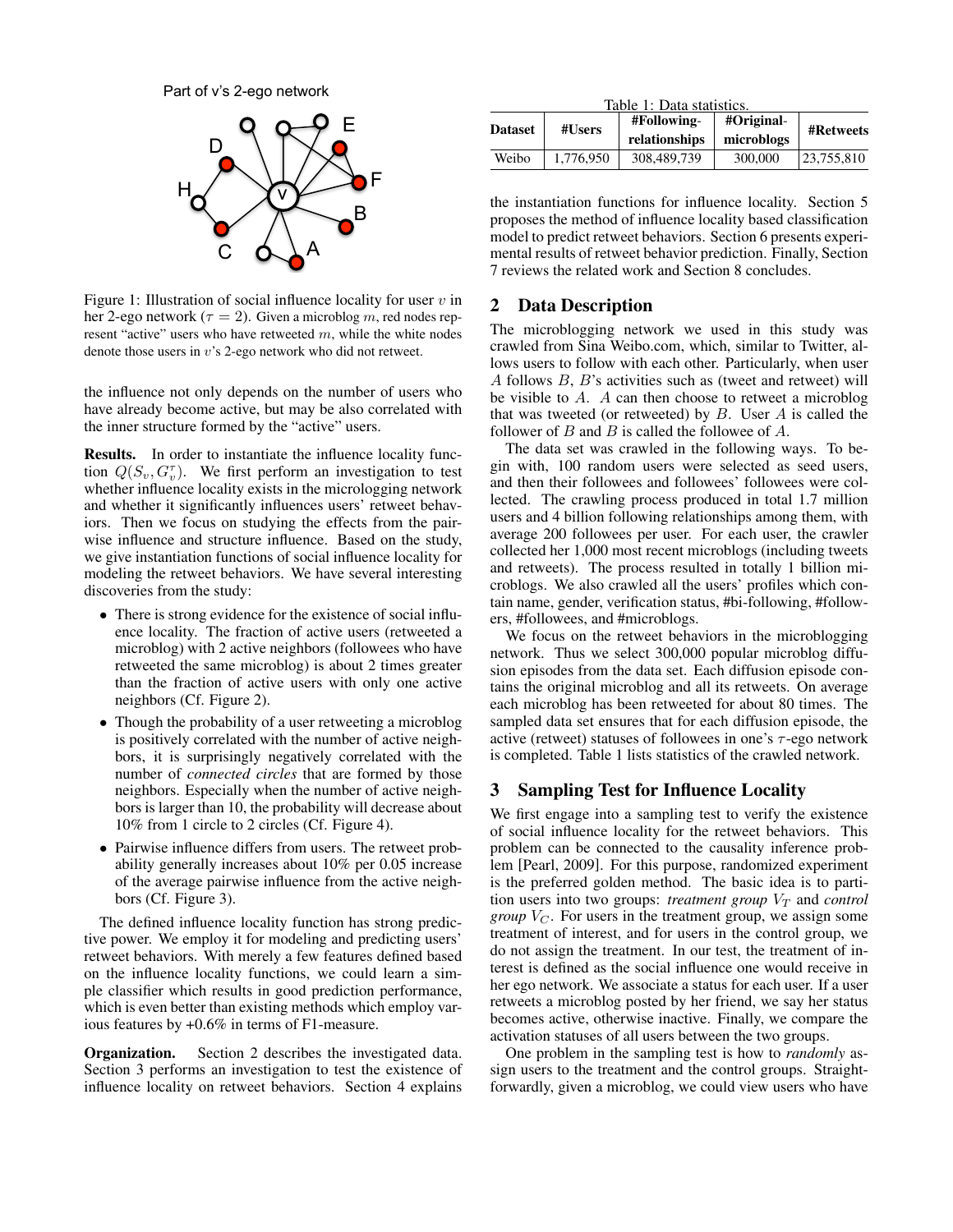followees already retweeted the microblog as users in the treatment group, and assign users who do not have any followees retweeted the microblog to the control group. However, in practice, it is highly infeasible. This is because in the microblogging network if a user does not have any followees retweeted the microblog, she will have no chance to see the microblog and thus will not be possible to retweet it. To address this, we assign users who have only one followee retweeted the microblog to the control group and users who have more than one followee retweeted the microblog to the treatment group. In this sense, we try to evaluate the correlation between the probability of a user performing the retweet behavior and her active neighbors. Another trouble we are facing with is the selection bias, that is users who were treated would have a higher activation probability than those who were not treated even though the treated users were not treated. This problem was also reported in the study on the influence of product adoption [Arala *et al.*, 2009]. Another bias is the confounding bias, e.g., popular microblogs make users more likely to retweet and be treated, and recently posted microblogs seem to be more likely to be retweeted.

Methodologies. To deal with the above problems, we use a matching-based sampling method for testing the influence. The intuition behind this method is to first fix users in the treatment group as those who have more than one followee retweeted a given microblog, and then for each user in the treatment group, we try to find the most matched user from the original control group, and finally construct a new control group by all the matched users. Specifically, we use a logistic regression model to learn a probabilistic classification model, and then apply the model to estimate the posterior probability of each user belonging to the treatment group. Finally, for a particular user  $u \in V_T$  in the treatment group, we select user  $v \in V_C$  who results in the minimal difference of the posterior probability with user  $u$  as  $u$ 's matched user, i.e.,

$$
v = \arg\min_{v' \in V_C} \|p_u - p_{v'}\|
$$
 (2)

To learn the logistic regression model, we aim to maximize the following likelihood objective function:

$$
\mathcal{O}(\alpha,\beta) = \prod_{v \in V_T} P(T=1|X_v) \prod_{v \in V_C} P(T=0|X_v),
$$
  

$$
P(T=1|X_v) = \frac{1}{1+e^{-(\alpha X_v+\beta)}}
$$
 (3)

where  $X_v$  is the feature vector describing attributes of user v;  $\alpha$  are weights of the attributes and  $\beta$  is a bias, both of which are learned by maximizing the objective function  $O$ .

In learning the logistic regression model, for each microblog m, we consider various time spans after it has been published, i.e., 0-1, 1-5 , 5-10, 10-24, 24-48, and 48-72 hour. For each user who has retweeted m, we view her as active at the specific time span when she retweeted, and we also treat her as inactive instances at other time spans before she really retweeted. For each follower of an active user, we treat her as an inactive instance at every time span. Then we count the number of previous active neighbors for each active and inactive instance. Finally, we can determine the instances in the



Figure 2: The result of matching-based sampling test for influence locality.  $N^{T=1}$  is the average number of active users in the treatment group, and  $N^{T=0}$  is the average number of active users in the control group.

original treatment and control groups, and learn the logistic regression model based on them.

Results. The test results are shown in Figure 2. In this test and the following experiments in the paper, we set the parameter  $\tau$  as 1 and hence focus on the 1-ego network. From the figure, we can see that for all the time spans, the fraction of active users with 2 active neighbors is about 2 times greater than the fraction of active users with only one active neighbor, i.e.  $\frac{N^{T=1}}{N^{T=0}} \approx 2$ . Meanwhile, the fraction of active users in the treatment group increases with the number of active neighbors. The test results show strong evidence for the existence of the social influence locality on user's retweet behaviors. However, we also observe that after 48 hours when the original microblog has been published, the increasing rate slows down with the number of active neighbors, which suggests that the influence decays over time.

In the figure,  $N^{T=1}$  is the average number of active users in the treatment group, and  $N^{T=0}$  is the average number of active users in the control group. We calculate the ratio of the fractions for the two numbers and can conclude that the influence locality exerts positive effect on users' retweet behaviors if  $\frac{N^{T=1}}{N^{T=0}} > 1$ .

#### 4 Instantiation for Influence Locality

We present the instantiation functions of influence locality for modeling retweet behaviors. In particular, we focus on studying the effects of pairwise influence and structure influence.

Pairwise Influence. Most existing literatures on social influence focus on analyzing influence between users, i.e., pairwise influence. The pairwise influence can be defined based on social ties and interactions between users. In addition, the influence may exist between either directly connected users or users with indirected relationships. To quantify this, we cast the problem as measuring the relatedness between nodes in a graph and use the theory of random walk with restart (RWR) [Lovasz, 1993; Sun *et al.*, 2005] to achieve it.

Specifically, we conduct RWR in a user  $v$ 's  $\tau$ -ego network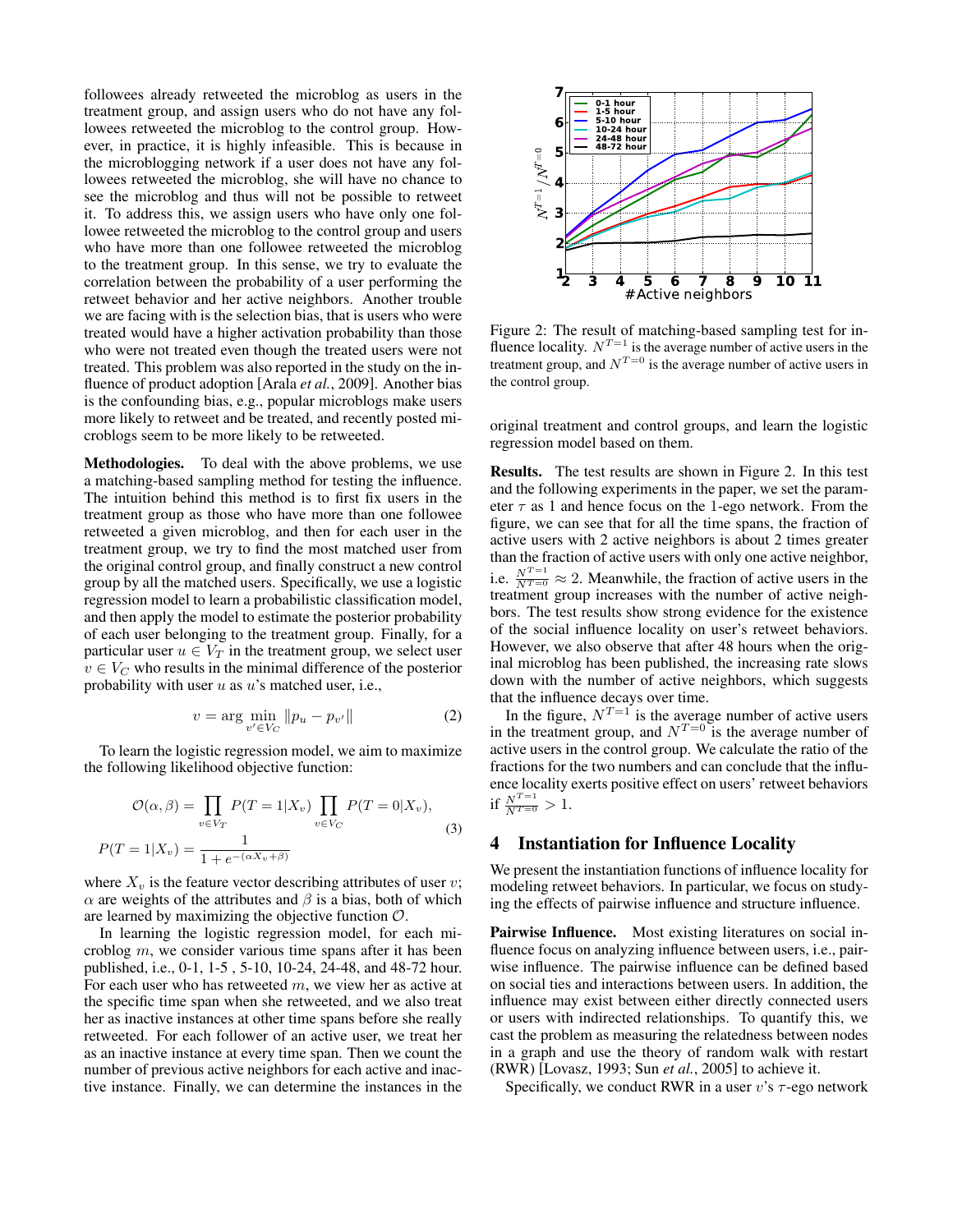

Figure 3: The effect of random walk based pairwise influence (a) calculated by averaging the random walk probabilities of active neighbors. (b) calculated by adding up the random walk probabilities of active neighbors.

 $G_v^{\tau}$  and calculate the random walk probability  $p_{v_i}$  for each active neighbor  $v_i$ . The random walk probability can be explained as how the influence of an active neighbor can finally reach the given user  $v$  via the network connection between them. For example, as shown in Figure 1, user  $B$  only has one path to reach  $v$ , while  $F$  has a number of different paths to connect v through  $E$  and another two users. Figure 3 shows the probability that a user retweets a microblog conditioned on the average random walk probability (a) and sum of the random walk probability (b) of all active neighbors in her ego network. From both figures, we can observe that the random walk based pairwise influence score can be used as a good indicator of the retweet behaviors.

**Structure Influence.** As observed in Figure 1, user  $v$  has six active neighbors,  $A, B, C, D, E$ , and  $F$ , who form four connected circles. How is the influence locality correlated with the inner structure of active neighbors? A more specific question is: comparing with  $A$  and  $B$  who distribute into different circles, will the pair of users  $C$  and  $D$  who reside in the same circle have the same influence effect on  $v$ 's retweet behavior? Literature [Ugander *et al.*, 2012] reports that *structural diversity* can be used as a positive predictor of user engagement. They simply consider the number of connected components (circles) as the indicator to analyze its correlation with the probability of user engagement to some activity, and find significantly positive correlation there. Will the structural diversity has the same effect on the retweet behavior? How to define an utility function to capture this effect?

Figure 4 plots the curves of retweet probability versus the number of connected circles formed by the active neighbors. Specifically, we analyze the results by varying the number of active neighbors by 2,3,4,5,6-10, 11-20, and 21-30 respectively. We see that, surprisingly, the retweet probability is negatively correlated with the number of circles, which is opposite to the discovery in [Ugander *et al.*, 2012]. This phenomenon might be explained from the purpose of retweet. Boyd et al. [Boyd *et al.*, 2010] found that one important purpose for people to retweet is to influence others. According to this, people may quickly lose interests to retweet when they find that many of their social circles are already aware of the message.

Please note that when calculating the number of circles, we



Figure 4: The effect of structure influence. Structural diversity is represented by the number of circles formed by the active neighbors.

only consider reciprocal (bi-directional) following relationships between users. This is because, we find that directional links are meaningless from an interaction point of view. Huberman et al. also empirically prove that a sparser and simpler network of actual friends is a more influential network in driving the microblogging usage [Huberman *et al.*, 2009].

Instantiation Functions. Based on the above observations, we give a definition of the influence locality function. More precisely, we define it as,

$$
Q(S_v, G_v^{\tau}) = w \times g(S_v, G_v^{\tau}) + (1 - w) \times f(S_v, G_v^{\tau}) \quad (4)
$$

where  $g(S_v, G_v^{\tau})$  denotes the pairwise influence and  $f(S_v, G_v^{\tau})$  denotes the structure influence. Briefly, we abbreviate them as  $Q$ ,  $g$ , and  $f$ , respectively. Notation  $w$  denotes a tunable parameter to balance the two terms.

For the pairwise influence, we have tried different definitions, for example, the sum of the random walk probabilities of all active neighbors, i.e.,

$$
g(S_v, G_v^{\tau}) = \sum_{v_i \in S_v} p_{v_i} \tag{5}
$$

where  $p_{v_i}$  is the random walk probability from the active user  $v_i$  to the given user  $v$ . We also tried other definitions by replacing the sum with the average functions (arithmetic mean and geometric mean).

In addition, in the definition, we should consider the temporal information (the time that a user retweets a microblog). By adding the time into the above equation, we obtain,

$$
g(S_v, G_v^{\tau}) = \sum_{v_i \in S_v} h_{v_i} p_{v_i} \tag{6}
$$

where  $h_{v_i}$  is the difference between the time when  $v_i$ retweeted the microblog and the time when we try to predict  $v$ 's retweet behavior. The function sum can be also replaced by other functions such as arithmetic mean, geometric mean, and max.

For the structure influence, we can simply use a linear combination of the number of connected circles to quantify the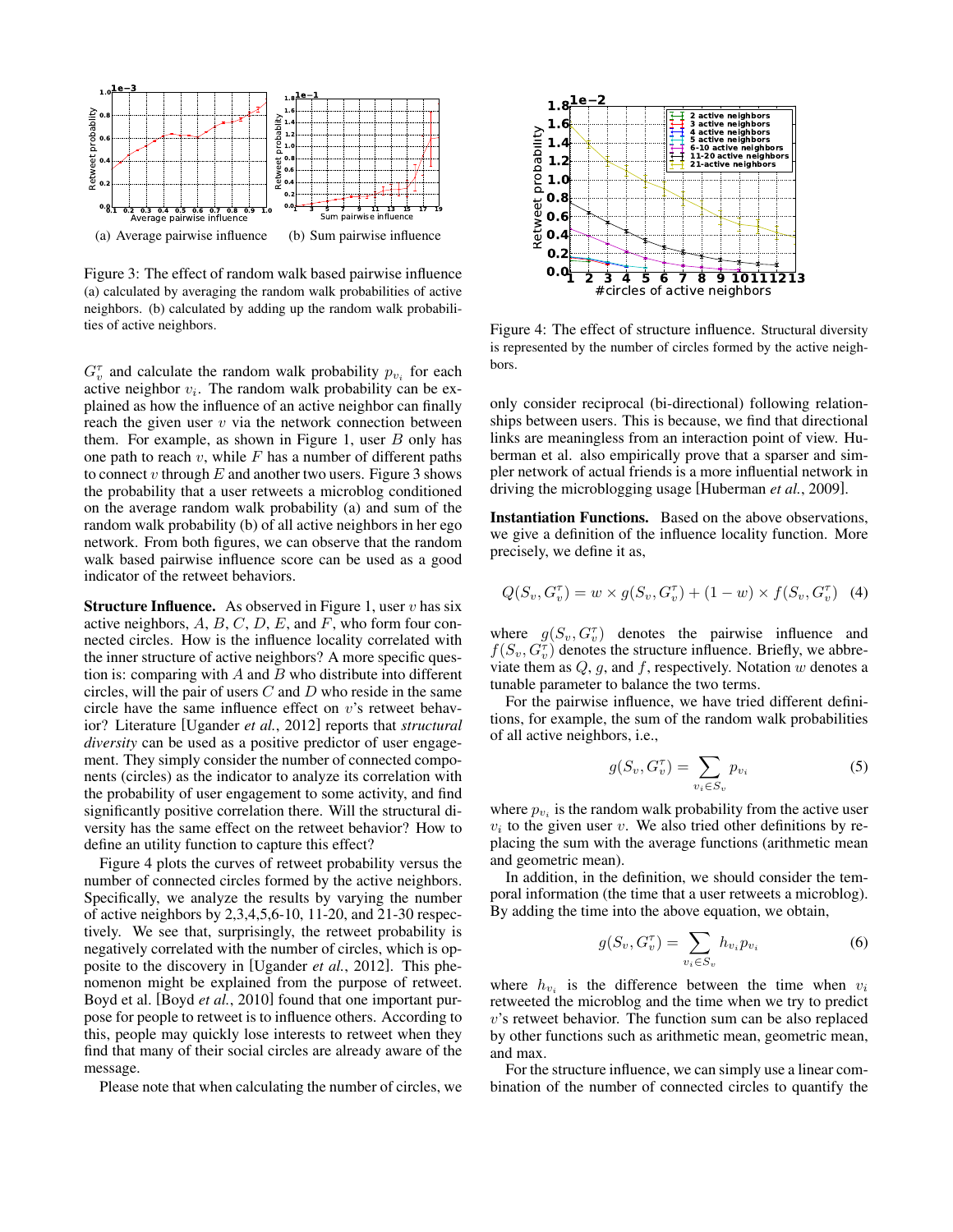influence function. However, as we see from Figure 4, the influence does not linearly decrease. Thus we give two definitions. The first one uses the exponential function, i.e.,

$$
f(S_v, G_v^{\tau}) = e^{-\mu |C(S_v)|}
$$
 (7)

where  $C(S_v)$  is the collection of circles formed by the active neighbors and  $\mu$  is a decay factor. The other function additionally considers the influence from the number of the active neighbors:

$$
f(S_v, G_v^{\tau}) = a \log(|S_v| + 1) + b e^{-\mu|C(S_v)|}
$$
 (8)

where  $a$  and  $b$  are two balance parameters. This definition linearly combines the logarithm function for the number of the active neighbors and the exponential function for the number of the circles formed by them.

#### 5 Retweet Behavior Prediction

The defined influence locality function has strong predictive power and can be used for many applications such as retweet behavior prediction and social recommendation. In this section, we introduce how to apply the influence locality function to retweet behavior prediction.

The retweet behavior prediction can be considered as a classification problem: given one microblog  $m$ , a user  $v$  and a timestamp  $t$ , the goal is to categorize user  $v$ 's status at  $t$ . We denote the classification outcome as  $s_{v,m,t}$ .  $s_{v,m,t} = 1$ indicates that v will retweet m before t, and  $s_{v,m,t} = 0$  otherwise. We use the influence locality function  $Q(S_v, G_v^{\tau})$  as evidence to predict  $s_{v,m,t}$ . The advantage of the classification model is that we can integrate different combinations of the functions into the model conveniently.

To solve the classification problem, many machine learning models can be used, such as SVM and logistic regression classifier. In this paper, we use a logistic regression classifier to predict the value of s for each given  $(v, m, t)$ :

$$
P(s_{v,m,t} = 1 | X_{v,m,t}) = \frac{1}{1 + e^{-(\alpha X_{v,m,t} + \beta)}}
$$
(9)

where  $X_{v,m,t}$  is the feature vector of user v associated with m at time t, and  $\alpha$  are weights of the features and  $\beta$  is a bias, both of which are learned by maximizing an likelihood objective function that can be similarly defined as Eq. 3.

#### 6 Experimental Results.

In this section, we validate the effectiveness of using influence locality functions for predicting retweet behaviors.

#### 6.1 Experimental Setup

Data Preparation. We use the data set described in Section 2 for retweet prediction. Basically, for each user who retweeted a microblog in the collected data set, we treat her as a positive instance, the goal is to predict whether she will retweet before her real retweet time. For each follower of a positive instance, if the follower is never observed to retweet the microblog exposed by her followee, we treat her as a negative instance. The goal for each negative instance is to predict whether she will retweet before a randomly selected timestamp. We select from 6 timestamps including 0-1, 1- 5, 5-10, 10-24, 24-48, and 48-72 hour after the original microblog being published.

We observe that the positive and negative instances are much unbalanced (about 1:300) in the constructed dataset. Thus we sample a balanced data set with equal number of positive and negative instances. Specifically, we sample a random negative instance for each positive instance to ensure the equal number in the dataset.

Additional Features. Besides the influence locality based features, we can also consider other basic features that usually used in the traditional methods for retweet prediction. We define three kinds of basic features including personal attributes, instantaneity and topic propensity. Specifically, we use six personal attributes including gender (0 indicates male and 1 indicates female), verification status (0 indicates being verified as a celebrity and 1 indicates not being verified), the number of followers, parasocial following relationships, reciprocal following relationships, and historical microblogs. Instantaneity is defined as the elapsed time from when the original microblog  $m$  published. Topic propensity is defined as the Jensen-Shannon divergence [Heinrich, 2004] between the topic distribution of the user  $v$  and the topic distribution of the microblog m.

To obtain the topic distributions for all the microblogs and users, we firstly treat every microblog as a document and utilize Latent Dirichlet Allocation [Heinrich, 2004] to estimate the probability of generating a microblog  $m$  from each topic  $k$ . Then we estimate the probability of generating a user  $u$ from each topic  $k$  by averaging the probabilities of all her historical microblogs associated to topic k.

Comparison Methods and Evaluation Metrics. Our method (named as LRC-Q) only uses the influence locality function  $Q(S_v, G_v^{\tau})$  as features to train the logistic regression classifier and to predict retweet behaviors. We compare with the classifier using the above defined basic features (LRC-B). We also incorporate the defined influence locality functions into the baseline LRC-B method, which results in a new comparison method named LRC-BQ. We set  $w$  as 0.5 for  $Q$  function and select  $g_6$  and  $f_2$  presented in Table 3. For f function, we empirically set  $\mu$  as 1,  $\alpha$  and  $\delta$  as 0.5.

We divide the constructed data set into training and test data, and perform 5-fold cross validation. We evaluate the performance of retweet behavior prediction in terms of Precision, Recall, F1-measure, and Accuracy.

#### 6.2 Performance and Analysis.

Table 2 shows the performance of the comparison methods. The results show that using only the influence locality function to predict retweet behaviors (LRC-Q) can result in a performance comparable with (even better than) that using all the additional features (LRC-B) (+0.6% in terms of F1-measure, -0.3% in terms of accuracy). By combining the influence locality function and the additional features together, we can obtain a bit improvement on performance (+1.65% in terms of F1-measure, +2.49% in terms of accuracy).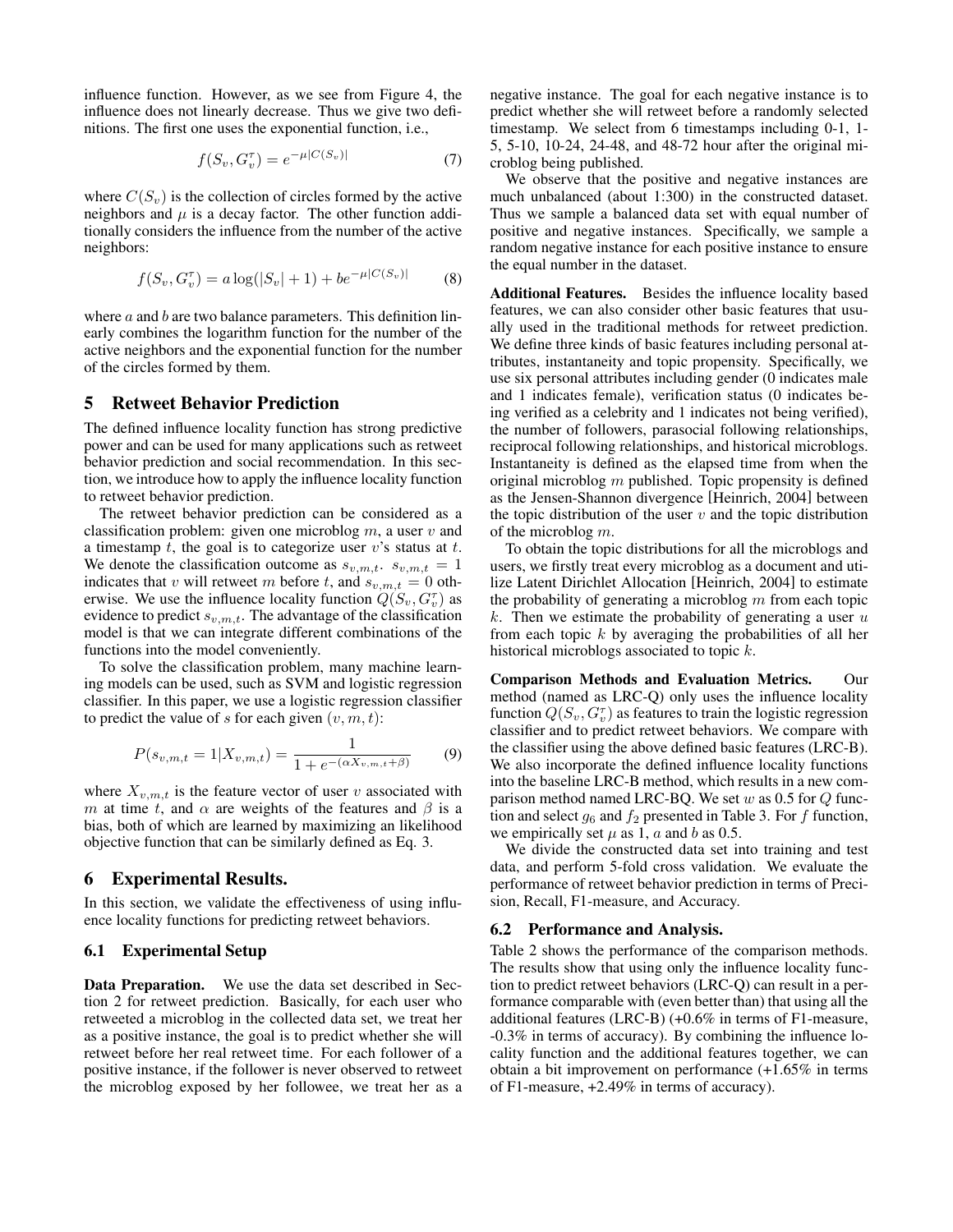Table 2: Performance of retweet behavior prediction. (%)

| Model  | Prec. | Rec.  | F1    | Acc.  |
|--------|-------|-------|-------|-------|
| LRC-B  | 68.11 | 74.26 | 71.05 | 69.74 |
| LRC-O  | 66.82 | 77.22 | 71.65 | 69.44 |
| LRC-BO | 69.89 | 77.06 | 73.30 | 71.93 |

Table 3: Performance of LRC-Q by using different  $Q = w \times$  $g + (1 - w) \times f$  functions. (%)

| Model                                                 | Prec. | Rec.  | F1    | Acc.  |
|-------------------------------------------------------|-------|-------|-------|-------|
| $g_1 = \sum p_{v_i}$                                  | 57.42 | 77.13 | 65.83 | 59.96 |
| $\frac{p_{v_i}}{p}$<br>$g_2 = \frac{\sum P_i}{ S_n }$ | 60.21 | 75.03 | 66.81 | 62.72 |
| $ S_v /\prod p_{v_i}$<br>$g_3 =$                      | 60.28 | 75.31 | 66.96 | 62.84 |
| $g_4 = \sum h_{v_i} p_{v_i}$                          | 58.85 | 92.68 | 71.99 | 63.94 |
| $g_5=\frac{\sum \hbar v_i p_{v_i}}{ }$                | 61.57 | 91.72 | 73.68 | 67.24 |
| $g_6 = {}^{ S_v } \sqrt{\prod h_{v_i} p_{v_i}}$       | 61.85 | 92.67 | 74.19 | 67.76 |
| $q_7 = \max h_{v_i} p_{v_i}$                          | 61.15 | 91.13 | 73.19 | 66.61 |
| $f_1 = e^{-\mu  C(S_v) }$                             | 68.26 | 68.33 | 68.30 | 68.28 |
| $f_2 = a \log( S_v  + 1)$<br>$+be^{-\mu  C(S_v) }$    | 68.64 | 68.96 | 68.80 | 68.48 |

Influence Locality Functions. We further try different  $Q = w \times g + (1 - w) \times f$  functions for predicting retweet behaviors. Specifically, we first set  $w = 1$  and try seven g functions for pairwise influence and then set  $w = 0$  and try two kinds of f functions for structure influence defined in Section 4. The evaluation results are shown in Table 3. We can see that for pairwise influence,  $g_6$ , which averages the time weighted pairwise influence by using geometric mean, performs the best. The result suggests that the followees with different retweet time actually exert different influence on retweet behaviors. Besides, we also find that arithmetic mean performs poorly comparing with geometric mean for both the time weighted pairwise influence  $(g_5$  under-performs  $g_6$ ) and the pairwise influence without time weighting  $(g_2)$ under-performs  $g_3$ ). This is due to the reason that the estimates of the pairwise influence from the active neighbors are not normally distributed but right-skewed. That is, the majority of pairwise influence are low and a minority of pairwise influence are scattered in a fat right tail. We can see that for structure influence,  $f_2$  function considering both the number of active neighbors and the number of circles formed by them performs better than only considering the number of circles, which indicates that there in deed exists strong correlation between the two factors.

**Parameter**  $w$ . There is one parameter  $w$  used in the  $Q = w \times g + (1 - w) \times f$  function. We study how the parameter w affects the performance of retweet prediction. Figure 5 plots the accuracy of LRC-Q with various values of w, where g is set as  $g_6$  and f is set as  $f_2$  according to the best performance presented in Table 3. We see that the highest accuracy is obtained when  $w$  is 0.5.



Figure 5: Performance of LRC-Q under different values of w.

### 7 Related Work.

Existing social influence research studies different forms of influence. For example, Tang et al. [Tang *et al.*, 2009] and Liu et al. [Liu *et al.*, 2012] propose measuring the influence on different topics. Goyal et al. [Goyal *et al.*, 2010] and Saito et al. [Saito *et al.*, 2008] measure the pairwise influence between two individuals based on the idea of independent cascade model [Kempe *et al.*, 2003]. Xin et al. [Shuai *et al.*, 2012] study the indirect influence using the theory of quantum cognition. Myers et al. [Myers *et al.*, 2012] propose a probabilistic model to quantify the external influence out-ofnetwork sources. Belak et al. [Belak *et al.*, 2012] investigate and measure the influence between two communities. In this work, we study the influence from a user's ego network and formally defines it as social influence locality.

A bulk of studies try to understand why and how people retweet. Boyd et al. [Boyd *et al.*, 2010] give an interesting investigation on the reasons why they retweet. Some other researches try to explain the retweet behaviors from different perspectives, for example, popularity of the topics, strength of the social ties, and the status of the publisher [Chen *et al.*, 2012; Duan *et al.*, 2010; Suh *et al.*, 2010; Yang *et al.*, 2010].

### 8 Conclusion

In this paper, we study a novel idea of social influence locality for modeling users' retweet behaviors in the microblogging network. We first conduct a sampling test to provide evidence for the existence of influence locality, and then formally define the influence locality function based on the observations of pairwise influence and structure influence on the retweet behaviors. Our experiments on retweet behavior prediction show that merely using single influence locality function, we can obtain a F1-score that is comparable with existing methods with a bunch of various features.

As future work, it is interesting to study other functions to quantify the influence locality. It is also interesting to extend study on larger scale ego network ( $\tau > 1$ ). For the retweet prediction problem, it is also helpful to design a better predictive model with higher accuracy.

Acknowledgements. The work is supported by the NSFC (No. 61222212, 61073073, 61170061, 60933013, 61035004), National Basic Research Program of China (No. 2011CB302302), and a research fund from Huawei company.